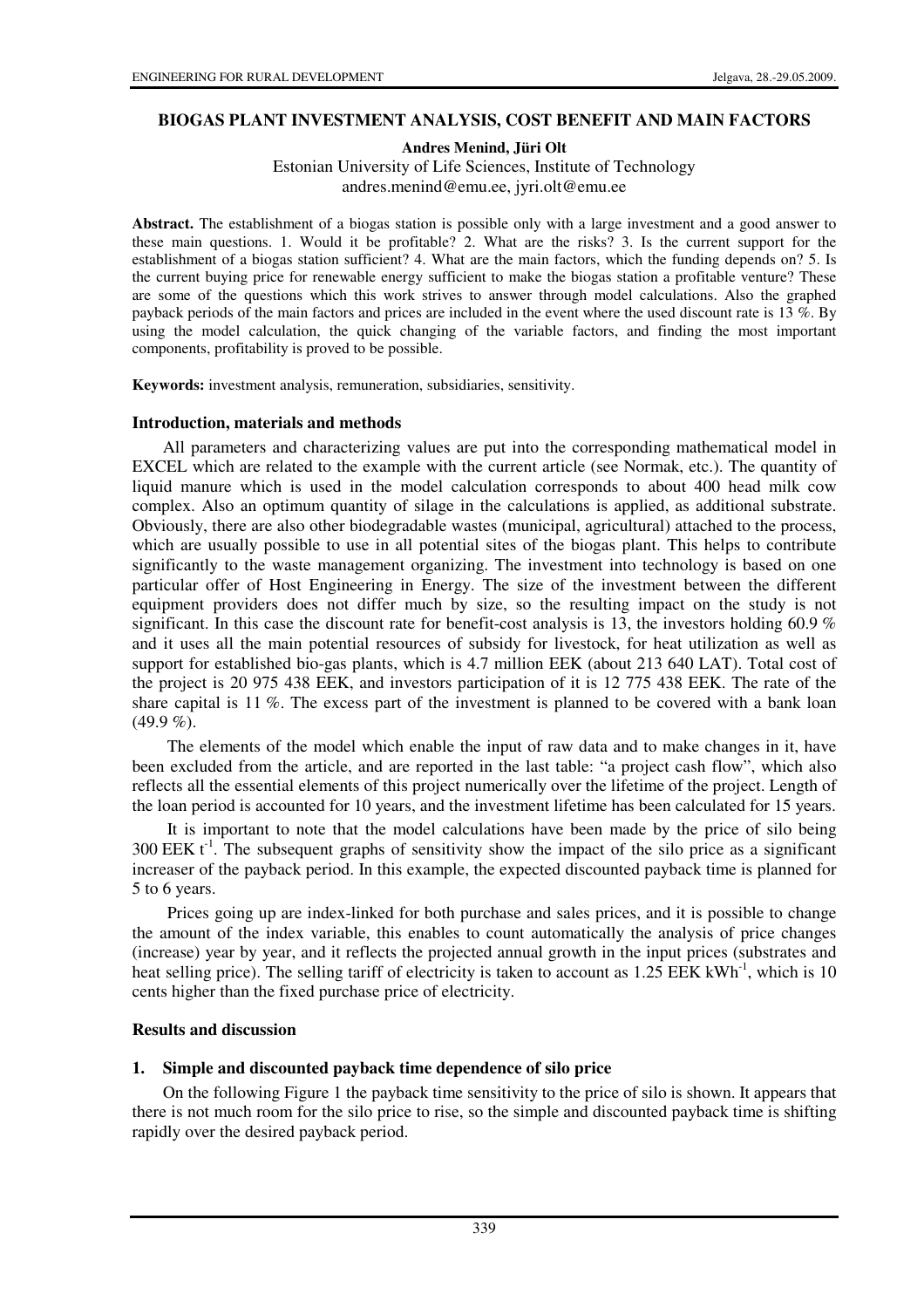| <b>Cash flows from investing activities</b> |            |                |                                    |              |                                        |            |                                                                  |                           |              |                                                                                                                                 |                                |                                       |                                        |  |
|---------------------------------------------|------------|----------------|------------------------------------|--------------|----------------------------------------|------------|------------------------------------------------------------------|---------------------------|--------------|---------------------------------------------------------------------------------------------------------------------------------|--------------------------------|---------------------------------------|----------------------------------------|--|
| <b>Reduced vield</b>                        |            | 50%            |                                    |              |                                        |            |                                                                  |                           |              |                                                                                                                                 |                                |                                       |                                        |  |
| Year                                        |            | 2008           | 2009                               | 2010         | 2011                                   | 2012       | 2013                                                             | 2014                      | 2015         | 2016                                                                                                                            | 2017                           | 2018                                  | 2019                                   |  |
| Period                                      |            |                | $\overline{\mathbf{c}}$            | S            |                                        | 5          | $\overline{6}$                                                   |                           | ∞            | $\overline{\sigma}$                                                                                                             | $\overline{1}$                 | Η                                     | 12                                     |  |
| Annual income                               |            |                |                                    |              |                                        |            |                                                                  |                           |              |                                                                                                                                 |                                |                                       |                                        |  |
| Income from electricity sale                |            | 231            | 5 625.00 3 705 000.00 4 631 250.00 |              |                                        |            |                                                                  |                           |              | 4 631 250 00 4 631 250 00 4 631 250 00 4 631 250 00 4 631 250 00 4 631 250 00 4 631 250 00 4 631 260 00 4 631 260 00 4 631 250. |                                |                                       |                                        |  |
| ncome from heat sale                        |            | 1008600,00     | 1710 585,60                        | 2138232.00   |                                        |            | 2 266 525 92 2 402 517,48 2 546 668,52 2 699 468,64 2 861 436,75 |                           |              |                                                                                                                                 | 3 0 33 1 22 96 3 2 1 5 1 10 34 | 3 408 016,96                          | 3 612 497, 97 3 829 247, 85            |  |
| ncome from interest* on liquidity reserve   |            |                |                                    |              |                                        |            |                                                                  |                           |              |                                                                                                                                 |                                |                                       |                                        |  |
| otal annual income                          |            | 3324225,00     | 5415585.60                         | 6 769 482.00 | 6 897 775 92 7 033 767 48 7 177 918 52 |            |                                                                  | 7 330 718 64 7 492 686 75 |              |                                                                                                                                 | 7 664 372.96 7 846 360.34      | 8 039 266 96 8 243 747 97 8 460 497 8 |                                        |  |
| xpenses                                     |            |                | 1830783,33 335526,65               | 4017682.65   | 4 258 743 61 4 514 268 23 4 785 124 32 |            |                                                                  | 5 072 231.78              | 5376565,69   | 5 6 9 9 1 5 9 6 3 6 6 0 4 1 1 0 9 2 1                                                                                           |                                | 6403575.76                            | 6 787 790.30 7 195 057                 |  |
| nsurances                                   |            | 438.60         | 104 877.19                         | 111 169.82   | 117840.01                              | 124910.41  | 132 405.04                                                       | 140349.34                 | 148770.30    | 157 696.52                                                                                                                      | 167 158.31                     | 177 187.81                            | 187819.08                              |  |
| Maintenance CHP                             |            | 597.83<br>274  | 549 195.66                         | 582 147.40   | 61707624                               | 654 100.82 | 693 346,87                                                       | 734 947.68                | 779044.54    | 825787.21                                                                                                                       | 875334.45                      | 927 854.51                            | 983 525.78                             |  |
| Maintenance Plant                           |            | 150777,90      | 301555.80                          | 319649.15    | 338828.10                              | 359 157.78 | 380 707.25                                                       | 403549.68                 | 427762.67    | 453428.43                                                                                                                       | 480634.13                      | 509 472.18                            | 540 040.51                             |  |
| Analysis, certificates                      |            | 0000.00        | 100 000.00                         | 106 000.00   | 112360.00                              | 119 101,60 | 126 247,70                                                       | 133822.56                 | 141851.91    | 150 363.03                                                                                                                      | 159 384.81                     | 947.90<br>168                         | 179 084.77                             |  |
| Rent                                        |            | 0.00           | 0.00                               | 0.00         | 000                                    | 0.00       | 0.00                                                             | 0.00                      | 0.00         | $\frac{50}{2}$                                                                                                                  | 0.00                           | 0.00                                  | 0.00                                   |  |
| ubstrate costs per year                     |            | 500,00<br>1072 | 1818960.00                         | 2410122.00   |                                        |            | 255472932 2708 013,08 2870493.86                                 | 3 042 723.50              | 3 225 286.91 | 3418804.12                                                                                                                      | 3623932.37                     | 368.31<br>3841                        | 4 071 850.41                           |  |
| perational management                       |            | 132 969,00     | 265938.00                          | 281894.28    | 298 807 94                             | 316736.41  | 335740.60                                                        | 355885.03                 | 377 238, 14  | 399 872.42                                                                                                                      | 423864.77                      | 449 296.66                            | 476 254.45                             |  |
| lectricity costs                            |            | 500,00         | 195 000,00                         | 206700.00    | 219 102 00                             | 232 248.12 | 246 183,01                                                       | 260 953.99                | 276611.23    | 293 207.90                                                                                                                      | 310800.37                      | 329 448,40                            | 349 215.30                             |  |
| Other costs                                 |            | 0.00           | 0.00                               | 0.00         | 0.00                                   | 0.00       | 0.00                                                             | 0.00                      | 0.00         | 0.00                                                                                                                            | 0.00                           | 0.00                                  | 0.00                                   |  |
| Cash flow (net income)                      |            | 1493441.67     | 2080058.95 2751799.35              |              |                                        |            | 2 639 032 31 2 519 499 25 2 392 794 20 2 258 486 86              |                           | 2 116 121 07 | 1965213.33                                                                                                                      | 1805251.13                     |                                       | 1 635 691 20 1 455 957 67 1 265 440 13 |  |
| iscounted cash flow analysis                |            |                |                                    |              |                                        |            |                                                                  |                           |              |                                                                                                                                 |                                |                                       |                                        |  |
| nvestment                                   | 12775438   | 191441.67      | 2080058.95                         | 2751799.35   | 2639032.31                             |            | 2519499.25 2392794.20                                            | 2258486.86                | 2116121.07   | 1965213,33                                                                                                                      | 13<br>1805251                  | 1635691.20                            | 1455957.67                             |  |
|                                             | nananch na | co o           | o oc                               | n 70         | へっょ                                    | 0000       | o co                                                             | 0.50                      | č            | C EQ                                                                                                                            | 16                             | cr u                                  | o<br>A                                 |  |

| nsurances                                          |                    | 52438,60                | 104877.19                                | 111 169,82     | 117840.01    | 124910.41      | 132405,04                                                        | 140 349,34       | 148770.30    | 157 696,52        | 167 158,31                                                  | 177 187.81  | 187 819,08                                                                             | 199 088,22    | 211 033,52              | 223 69 |
|----------------------------------------------------|--------------------|-------------------------|------------------------------------------|----------------|--------------|----------------|------------------------------------------------------------------|------------------|--------------|-------------------|-------------------------------------------------------------|-------------|----------------------------------------------------------------------------------------|---------------|-------------------------|--------|
| Maintenance CHP                                    |                    | 274597.83               | 549 195.66                               | 582 147,40     | 61707624     | 654 100.82     | 693 346.87                                                       | 734 947.68       | 779044.54    | 825787.21         | 875 334.45                                                  | 927 854,51  | 983 525,78 1 042 537,33                                                                |               | 1 105 089.57   1 171 39 |        |
| Maintenance Plant                                  |                    | 150777,90               | 301 555,80                               | 319649,15      | 338 828.10   | 359 157,78     | 380 707,25                                                       | 403549,68        | 427762,67    | 453 428,43        | 480 634,13                                                  | 509 472,18  | 540 040.51                                                                             | 572 442.94    | 606 789.52              | 64319  |
| Analysis, certificates                             |                    | 50 000,00               | 100 000,00                               | 106 000,00     | 112 360,00   | 119 101.60     | 126 247,70                                                       | 133 822,56       | 141851.91    | 150 363,03        | 159 384,81                                                  | 168 947,90  | 179 084,77                                                                             | 189 829,86    | 201219,65               | 21329  |
| Rent                                               |                    | 0.00                    | 0.00                                     | 0.00           | 0.00         | 0.00           | 0.00                                                             | 0.00             | 0.00         | 0.00              | 0.00                                                        | 0.00        | 0.00                                                                                   | 0.00          | 0.00                    |        |
| Substrate costs per year                           |                    |                         | 072 500,00 1818 960,00 2410 122,00       |                |              |                | 2 554 729 32 2 708 013 08 2 870 493 86 3 042 723 50 3 225 286.91 |                  |              |                   |                                                             |             | 3 418 804.12 3 623 932.37 3 841 368.31 4 071 850.41 4 316 161.43 4 575 131.12 4 849 63 |               |                         |        |
| perational management                              |                    | 132 969.00              | 265938.00                                | 281894.28      | 298 807 94   | 316736.41      | 335740.60                                                        | 355 885.03       | 377 238.14   | 399 872.42        | 423 864,77                                                  | 449 296,66  | 476 254.45                                                                             | 504 829.72    | 535 119.51              | 56722  |
| Electricity costs                                  |                    | 97 500,00               | 195 000,00                               | 206 700,00     | 219 102.00   | 232 248,12     | 246 183,01                                                       | 260 953,99       | 276611,23    | 293 207,90        | 310 800,37                                                  | 329 448,40  | 349 215,30                                                                             | 370 168,22    | 392 378,31              | 41592  |
| Other costs                                        |                    | 0.00                    | 0.00                                     | 0.00           | 000          | 0.00           | $\overline{0.00}$                                                | 0.00             | 0.00         | 0.00              | 0.00                                                        | 0.00        | $\overline{0.00}$                                                                      | $\frac{8}{2}$ | 0.00                    |        |
| cash flow (net income)                             |                    | 49344167                | 208005895                                | 51799.35<br>ó  |              |                | 2 639 032 31 2 519 499 25 2 392 794 20 2 258 486 86              |                  | 2 116 121.07 | 1965 213.33       | 1805251.13                                                  | 1635 691.20 | 1455 957 67 1265 440 13                                                                |               | 106349154               | 84942  |
| Discounted cash flow analysis                      |                    |                         |                                          |                |              |                |                                                                  |                  |              |                   |                                                             |             |                                                                                        |               |                         |        |
| nvestment                                          | 12775438           | 149344167               | 2080058.95                               | 751799.35      | 263903231    | 2519499.25     | 06 75/2666                                                       | 2258486.86       | 2116121.07   | 1965213.33        | 180525113                                                   | 1635691.20  | 1455957.67                                                                             | 1265440.13    | 1063491.54              | 84942  |
|                                                    | 2408263,23         | 0,93                    | 0,86                                     | 0,79           | 0.74         | 0,68           | 0,63                                                             | 0,58             | 0,54         | 0,50<br>082606,67 | 0,46                                                        | 0,43        | 0,40<br>578015,20                                                                      | 0,37          | 0.34                    |        |
|                                                    |                    |                         | 1382926,99 1782610,52                    | 184928.68<br>Ń | 193968875    | 1715778,99     | 1507460,35                                                       | 1316697,84       | 1142705,38   |                   | 835831,27                                                   | 701711,52   |                                                                                        | 465681,97     | 361587,12               | 26756  |
| NPV (13%)<br>IRR (%)                               | 449824,55<br>0,14  |                         |                                          |                |              |                |                                                                  | NPV graph        |              |                   |                                                             |             |                                                                                        |               |                         |        |
|                                                    | e 14%              |                         |                                          |                |              |                |                                                                  |                  |              |                   |                                                             |             |                                                                                        |               |                         |        |
| Investment                                         | 12775438,40        |                         |                                          |                |              |                |                                                                  |                  |              |                   |                                                             |             |                                                                                        |               |                         |        |
| Simple payback time                                |                    |                         |                                          |                |              |                |                                                                  |                  |              |                   |                                                             |             |                                                                                        |               |                         |        |
| Expected payback time 5 Year                       |                    |                         |                                          |                |              | 37920          |                                                                  |                  |              |                   |                                                             |             |                                                                                        |               |                         |        |
| Simple payback time                                |                    |                         | 11483831,53 Simple payback time (~5,5)   |                |              |                |                                                                  |                  |              |                   |                                                             |             |                                                                                        |               |                         |        |
| Discounted payback time                            |                    |                         | 12972797,49 Discounted payback time (~8) |                | Λđ           |                |                                                                  | 169320 104H      |              |                   |                                                             |             |                                                                                        |               |                         |        |
|                                                    | ≧<br>≦             | Rate of discoun         |                                          |                |              |                |                                                                  |                  |              |                   |                                                             |             |                                                                                        |               |                         |        |
| NPV(8)                                             | 4067344            |                         |                                          |                | <b>10.00</b> | $\frac{69}{2}$ | $\ddagger$<br>₿                                                  |                  | <b>14985</b> |                   |                                                             |             |                                                                                        |               |                         |        |
|                                                    | 3197011            |                         |                                          |                |              |                |                                                                  |                  |              |                   |                                                             |             |                                                                                        |               |                         |        |
|                                                    | 2408263            | ₽                       |                                          |                |              |                |                                                                  |                  |              |                   | $a_{\mathbf{Q}}$ , $a_{\partial_{\mathcal{O}_{\beta_{7}}}}$ |             |                                                                                        |               |                         |        |
|                                                    | 1692420<br>1041848 |                         |                                          |                |              |                |                                                                  |                  |              |                   |                                                             |             |                                                                                        |               |                         |        |
| NPV(9)<br>NPV(10)<br>NPV(12)<br>NPV(13)<br>NPV(13) |                    | $\overline{\mathbf{r}}$ |                                          |                |              |                |                                                                  | Rate of discount |              |                   |                                                             |             |                                                                                        |               |                         |        |
|                                                    | 449825             | ≌                       |                                          |                |              |                |                                                                  |                  |              |                   |                                                             |             |                                                                                        |               |                         |        |
| RPV(14)<br>NPV(15)                                 | $-89588$           |                         |                                          |                |              |                |                                                                  |                  |              |                   |                                                             |             |                                                                                        |               |                         |        |
|                                                    | -581639            | 므                       |                                          |                |              |                |                                                                  |                  |              |                   |                                                             |             |                                                                                        |               |                         |        |
| VPV(16)                                            | .1030981           |                         |                                          |                |              |                |                                                                  |                  |              |                   |                                                             |             |                                                                                        |               |                         |        |

# **Cash flow from investing activities (MS EXCEL)**

2021 250,00  $\overline{63}$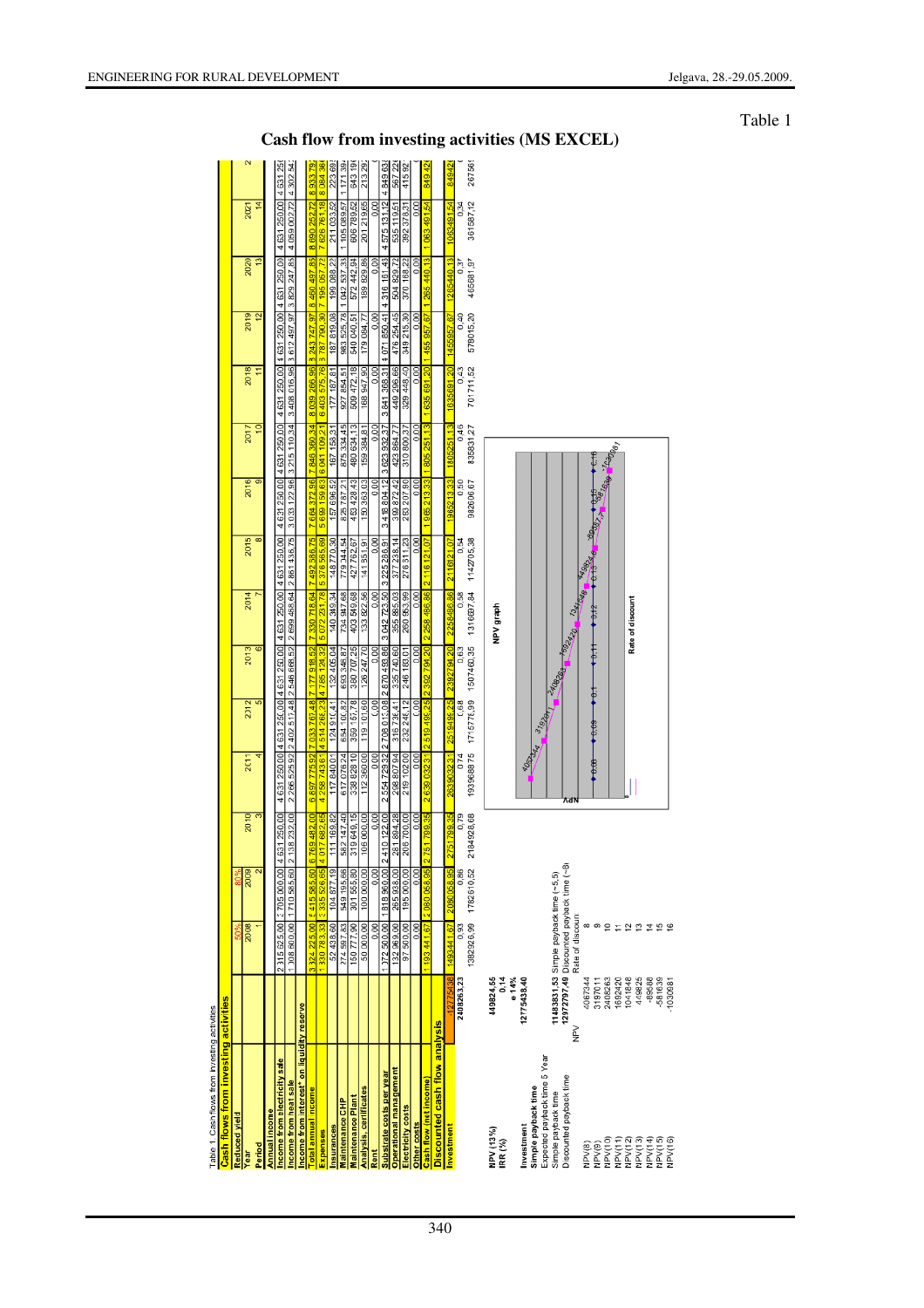

Fig. 1. **Simple and discounted payback time depending on the silo price (electric sales tariff 1.25 EEK kWh**-1**)**

### **2. Simple and discounted payback time dependence on various electric sales tariffs**

On the following Figures 2-4 the silo price and electric sales tariff impact on the biogas plant, on simple as well to discounted payback time at different prices of silo is shown. It appears that even small changes in the silo price and electric sales tariff significantly inflect the payback period.



**Electric sales tariff, EEK/kWh**

Fig. 2. **Payback time dependence on electric sales tariff (on silo price 300 EEK t-1)**



Fig. 3. **Payback time dependence on electric sales tariff (on silo price 350 EEK t-1)**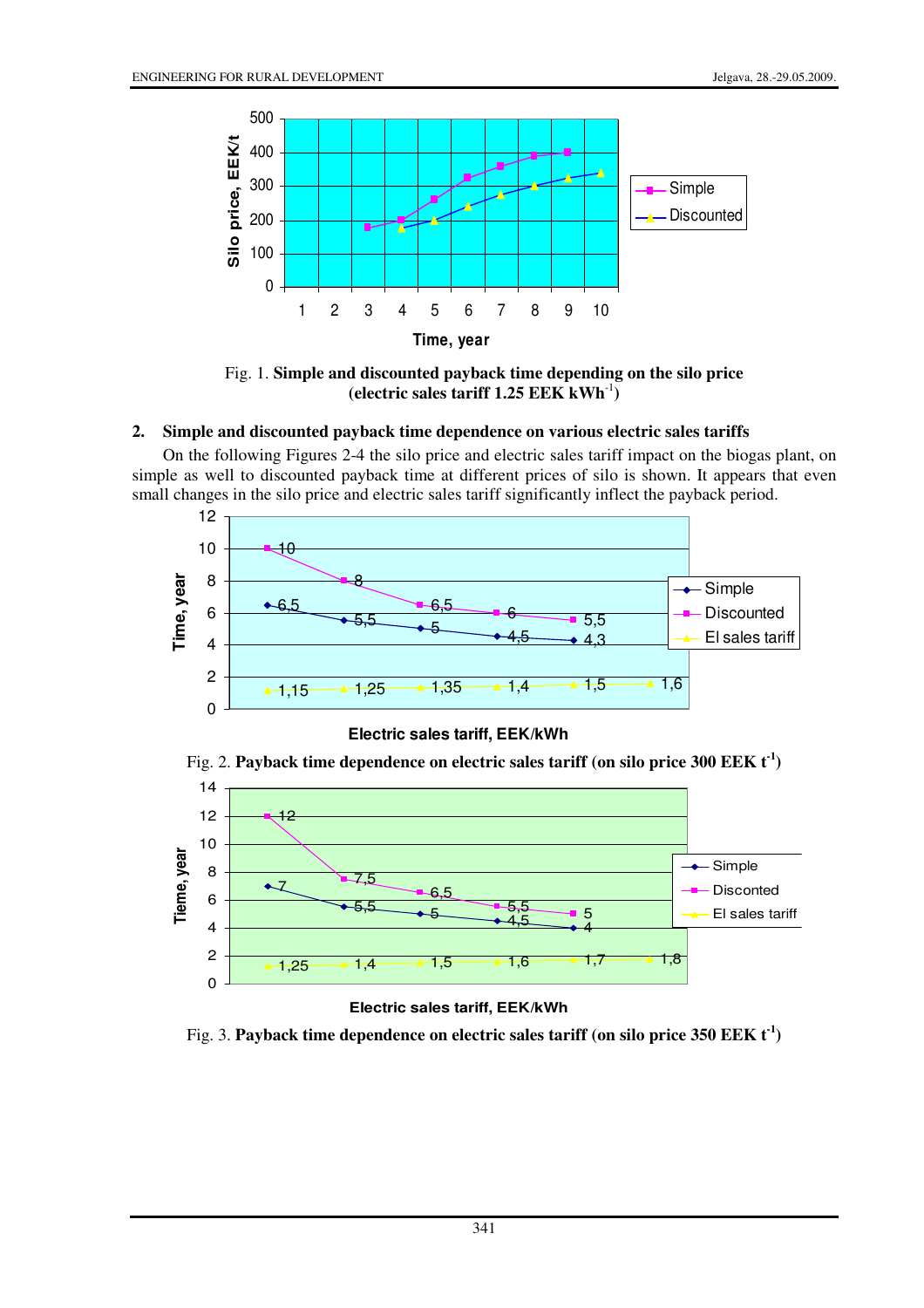

**Electric sales tariff, EEK/kWh**

Fig. 4. **Payback time dependence on electric sales tariff (on silo price 400 EEK**  $t^{-1}$ **)** 

### **3. Profitability and Policy**

The baseline calculation of this project has been done with a discount rate of 13 %. In this case, the payback time is approximately 8 years. Simple payback time is being 5.5 years. Using the 13 % discount rate, the internal rate of return (IRR) is 14 %, so it is also close to the limit on the discounting, which means that the project is still cost-effective. The discount rate of 13 % is a result of the relatively large risk of investment in this area. Based on the project baseline data, current prices, and available financial support, it is not possible for the project to achieve the needed discounted payback time by the 5th to 6th year of operation. Since in the model calculation we use the subsidy for the development of livestock manure management and as well for heat transfer, which is not always possible, hence the real payoff may be much longer. This would require higher subsidies to the establishment of the biogas plant or we need to presume to increase the electricity tariff. Table 1 on NPV (Net Present Value) graph is shown as NPV dependence on a discounted rate of return.

The government politics are also skeptical of the bio-energy industry. Consequently, as a result of such skepticism the bio energy sector is out of attention. The government has show its initiative and desire to increase the share of renewable energies in national energy production, but it may be implemented in other ways, such as wind power supporting.

The analysis carried out by "Ernst & Young Baltic AS" found that the most critical risks, which pose a threat to the bio-energy field in Estonia are related to the raw materials, land low exploitation, and governmental policy and behavior in developing this industry (http://www.bioenergybaltic.ee/?id=1307 summary).

### **Conclusion**

- 1. When the manufacturing methods of biogas are competently selected there are additional benefit factors to saving nature and costs of testing and other means. To reap additional benefits, as energy yield, these methods need to be applied at the standard recycling and utilisation processes.
- 2. From the result estimations, according to the current example, the 13 % discounted price payoff period is 8 years. This is a period, which is not attractive to the investor, and it would make getting bank loans difficult if not questionable.
- 3. Also, here we have used for the price of silo (300 EEK  $t^{-1}$ ), which is close to the cost price and is not sufficient without the support of the energy-crop growing fund and may not be even enough with that to evoke the interest in silo production.
- 4. When investigating the changes of investment analysis about electricity sale tariffs also during a small rise  $(0.25$  EEK kWh<sup>-1</sup>) we see major changes in shortening the payoff period  $(-2.5 \text{ years})$ , which would make the project feasible. At the same time the rising price of silo  $(+50 \text{ EEK } t^{-1})$ would cause a noticeably longer recoupment period on investment. It is also certain that the biogas production facility grant of 4.7 m EEK per one described functioning factory is exceptionally modest and accrues from the whole relatively small biogas station only 22.4 %.